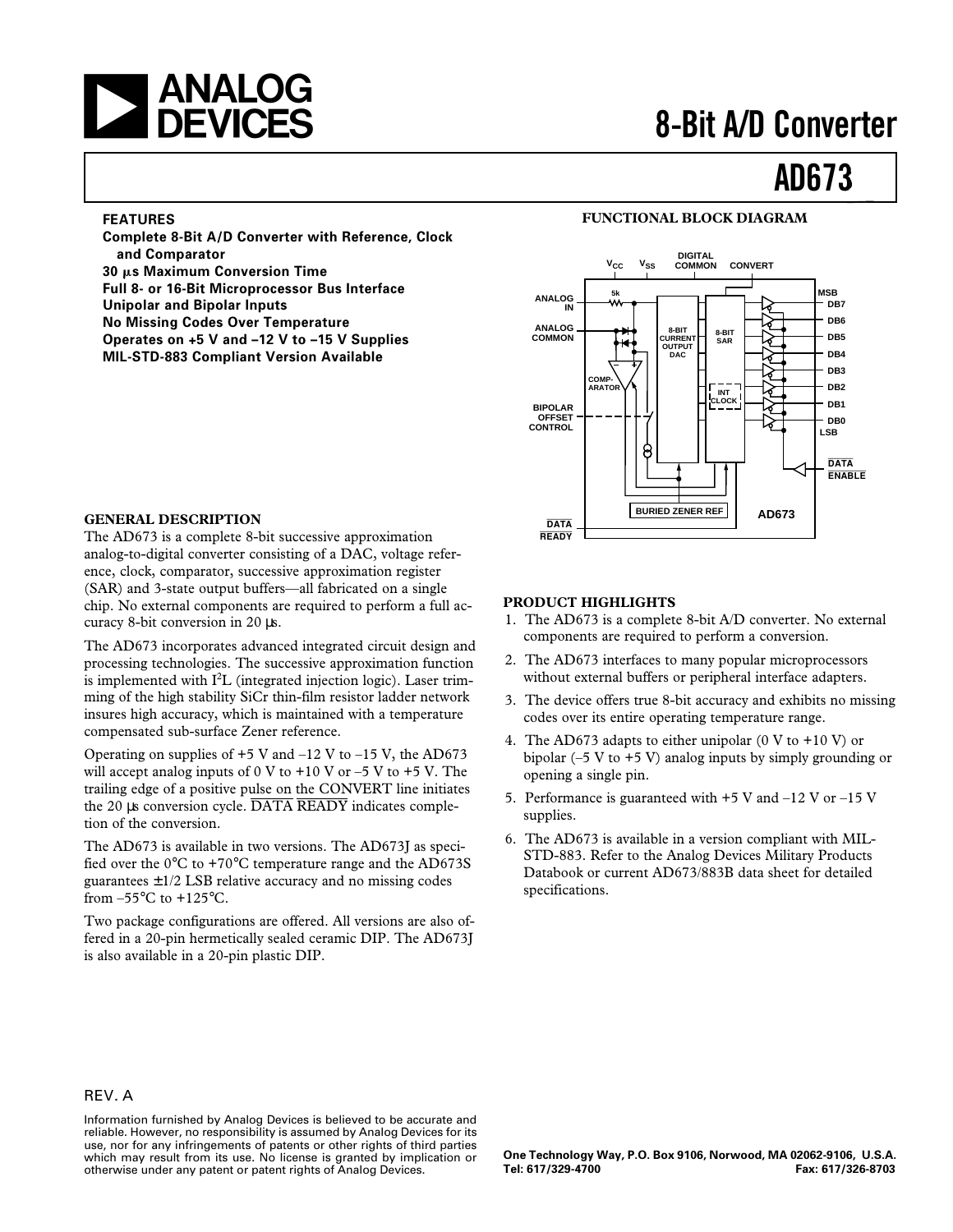**AD673–SPECIFICATIONS (TA = +25**8**C, V+ = +5 V, V– = –12 V or –15 V, all voltages measured with respect to digital common, unless otherwise noted)**

| Model                                                                                                                                                                                                                                                  | Min               | AD673J<br>Typ                                       | Max               | Min               | <b>AD673S</b><br><b>Typ</b>                         | Max               | <b>Units</b>                                        |
|--------------------------------------------------------------------------------------------------------------------------------------------------------------------------------------------------------------------------------------------------------|-------------------|-----------------------------------------------------|-------------------|-------------------|-----------------------------------------------------|-------------------|-----------------------------------------------------|
| <b>RESOLUTION</b>                                                                                                                                                                                                                                      |                   | 8                                                   |                   |                   | 8                                                   |                   | <b>Bits</b>                                         |
| RELATIVE ACCURACY, <sup>1</sup><br>$T_A = T_{MIN}$ to $T_{MAX}$                                                                                                                                                                                        |                   |                                                     | ±1/2<br>±1/2      |                   |                                                     | ±1/2<br>±1/2      | <b>LSB</b><br><b>LSB</b>                            |
| FULL-SCALE CALIBRATION <sup>2</sup>                                                                                                                                                                                                                    |                   | ±2                                                  |                   |                   | ±2                                                  |                   | <b>LSB</b>                                          |
| UNIPOLAR OFFSET                                                                                                                                                                                                                                        |                   |                                                     | ±1/2              |                   |                                                     | ±1/2              | <b>LSB</b>                                          |
| <b>BIPOLAR OFFSET</b>                                                                                                                                                                                                                                  |                   |                                                     | ±1/2              |                   |                                                     | ±1/2              | <b>LSB</b>                                          |
| DIFFERENTIAL NONLINEARITY, <sup>3</sup><br>$T_A = T_{MIN}$ to $T_{MAX}$                                                                                                                                                                                | 8<br>8            |                                                     |                   | 8<br>8            |                                                     |                   | <b>Bits</b><br><b>Bits</b>                          |
| TEMPERATURE RANGE                                                                                                                                                                                                                                      | $\theta$          |                                                     | $+70$             | $-55$             |                                                     | $+125$            | $\rm ^{\circ}C$                                     |
| TEMPERATURE COEFFICIENTS<br>Unipolar Offset<br><b>Bipolar Offset</b><br>Full-Scale Calibration <sup>2</sup>                                                                                                                                            |                   |                                                     | ±1<br>±1<br>±2    |                   |                                                     | ±1<br>±1<br>±2    | <b>LSB</b><br><b>LSB</b><br><b>LSB</b>              |
| POWER SUPPLY REJECTION<br>Positive Supply<br>$+4.5 \leq V + \leq +5.5 V$<br>Negative Supply<br>$-15.75$ V $\leq$ V $ \leq$ $-14.25$ V<br>$-12.6 V \le V - \le -11.4 V$                                                                                 |                   |                                                     | ±2<br>±2<br>±2    |                   |                                                     | ±2<br>±2          | <b>LSB</b><br><b>LSB</b><br><b>LSB</b>              |
| ANALOG INPUT IMPEDANCE                                                                                                                                                                                                                                 | 3.0               | 5.0                                                 | 7.0               | 3.0               | 5.0                                                 | ±2<br>7.0         | $k\Omega$                                           |
| ANALOG INPUT RANGES<br>Unipolar<br>Bipolar<br><b>OUTPUT CODING</b><br>Unipolar<br>Bipolar                                                                                                                                                              | 0<br>$-5$         | Positive True Binary<br>Positive True Offset Binary | $+10$<br>$+5$     | 0<br>$-5$         | Positive True Binary<br>Positive True Offset Binary | $+10$<br>$+5$     | V<br>V                                              |
| LOGIC OUTPUT<br><b>Output Sink Current</b><br>( $V_{\text{OUT}}$ = 0.4 V max, $T_{\text{MIN}}$ to $T_{\text{MAX}}$ )<br>Output Source Current <sup>4</sup><br>( $V_{\text{OUT}}$ = 2.4 V min, $T_{\text{MIN}}$ to $T_{\text{MAX}}$ )<br>Output Leakage | 3.2<br>0.5        |                                                     | ±40               | 3.2<br>0.5        |                                                     | ±40               | mA<br>mA<br>μA                                      |
| <b>LOGIC INPUTS</b><br><b>Input Current</b><br>Logic "1"<br>Logic "0"                                                                                                                                                                                  | 2.0               |                                                     | ±100<br>$0.8\,$   | 2.0               |                                                     | ±100<br>0.8       | $\mu A$<br>$\ensuremath{\mathbf{V}}$<br>$\mathbf V$ |
| CONVERSION TIME, $T_A$ and                                                                                                                                                                                                                             |                   |                                                     |                   |                   |                                                     |                   |                                                     |
| $T_{\rm MIN}$ to $T_{\rm MAX}$                                                                                                                                                                                                                         | 10                | 20                                                  | 30                | $10\,$            | 20                                                  | 30                | μs                                                  |
| POWER SUPPLY<br>$V^+$<br>$V -$                                                                                                                                                                                                                         | $+4.5$<br>$-11.4$ | $+5.0$<br>$-15$                                     | $+7.0$<br>$-16.5$ | $+4.5$<br>$-11.4$ | $+5.0$<br>$-15$                                     | $+7.0$<br>$-16.5$ | V<br>$\ensuremath{\mathbf{V}}$                      |
| OPERATING CURRENT<br>$V^+$<br>$V -$                                                                                                                                                                                                                    |                   | 15<br>$\overline{9}$                                | 20<br>15          |                   | 15<br>9                                             | 20<br>15          | mA<br>mA                                            |

#### NOTES

<sup>1</sup>Relative accuracy is defined as the deviation of the code transition points from the ideal transfer point on a straight line from the zero to the full scale of the device. <sup>2</sup>Full-scale calibration is guaranteed trimmable to zero with an external 200 Ω potentiometer in place of the 15 Ω fixed resistor.

Full scale is defined as 10 volts minus 1 LSB, or 9.961 V.

<sup>3</sup>Defined as the resolution for which no missing codes will occur.

<sup>4</sup>The data output lines have active pull-ups to source 0 5 mA. The DATA READY line is open collector with a nominal 6 kΩ internal pull-up resistor.

Specifications subject to change without notice.

Specifications shown in **boldface** are tested on all production units at final electrical test. Results from those tests are used to calculate outgoing quality levels. All min and max specifications are guaranteed, although only those shown in boldface are tested on all production units.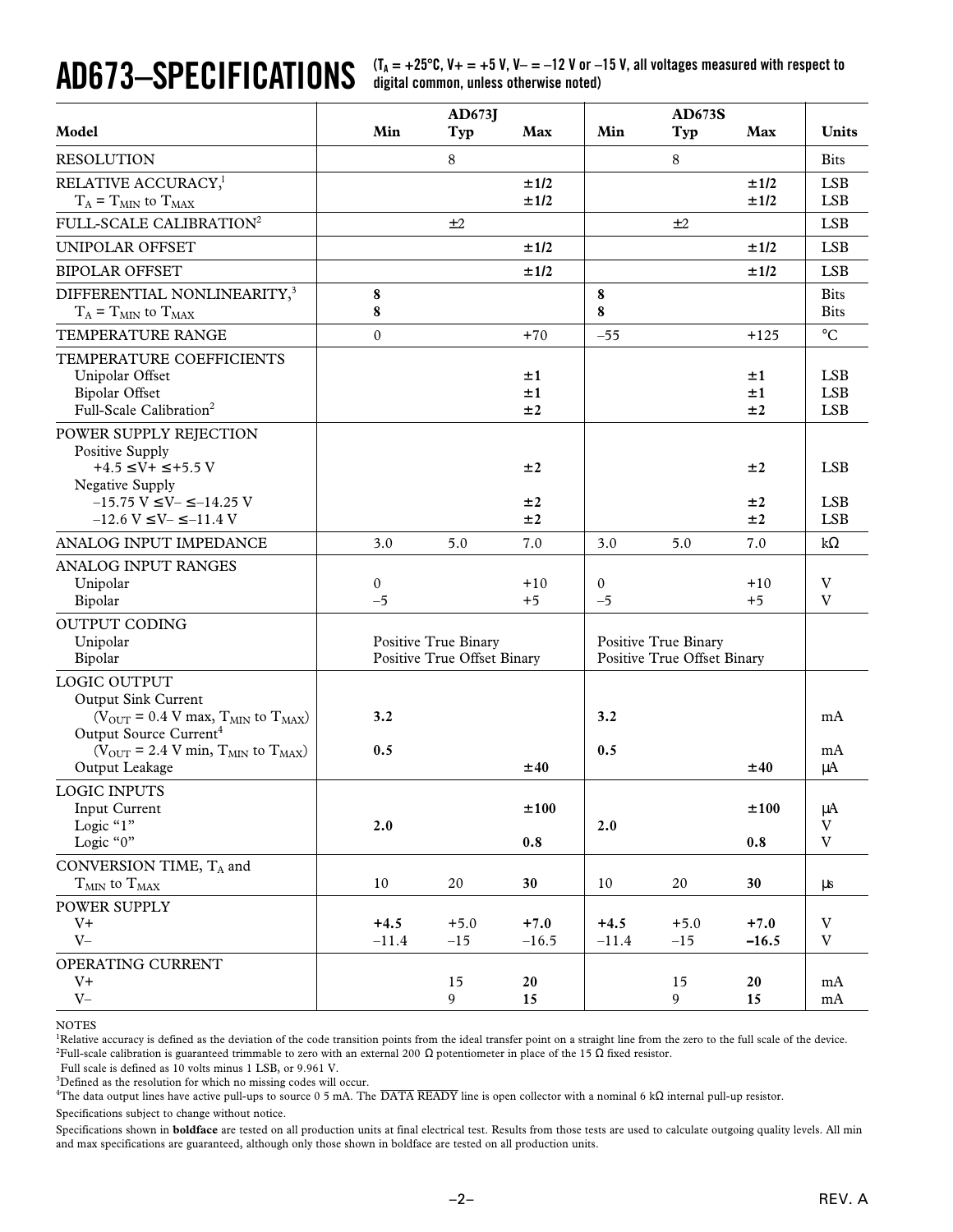#### **ABSOLUTE MAXIMUM RATINGS**

| V– to Digital Common $\dots \dots \dots \dots \dots \dots \dots \dots$ 0 V to -16.5 V |
|---------------------------------------------------------------------------------------|
|                                                                                       |
|                                                                                       |
|                                                                                       |
| Digital Outputs (High Impedance State) $\dots \dots \dots \dots \dots$                |
|                                                                                       |

#### **ORDERING GUIDE**

| Model                | Temperature<br>Range                 | Relative<br>Accuracy | Package Option <sup>1</sup> |
|----------------------|--------------------------------------|----------------------|-----------------------------|
| AD673IN              | $0^{\circ}$ C to $+70^{\circ}$ C     | $\pm$ 1/2 LSB max    | Plastic DIP (N-20)          |
| AD673JD              | $0^{\circ}$ C to $+70^{\circ}$ C     | $\pm$ 1/2 LSB max    | Ceramic DIP (D-20)          |
| AD673SD <sup>2</sup> | $-55^{\circ}$ C to +125 $^{\circ}$ C | $\pm$ 1/2 LSB max    | Ceramic DIP (D-20)          |
| $AD673$ JP           | $0^{\circ}$ C to +70 $^{\circ}$ C    | $\pm$ 1/2 LSB max    | PLCC (P-20A)                |

**NOTES** 

 ${}^{1}D$  = Ceramic DIP; N = Plastic DIP; P = Plastic Leaded Chip Carrier.

2 For details on grade and package offering screened in accordance with MIL-STD-883, refer to the

Analog Devices Military Products Databook .

#### **FUNCTIONAL DESCRIPTION**

A block diagram of the AD673 is shown in Figure 1. The positive CONVERT pulse must be at least 500 ns wide.  $\overline{DR}$  goes high within 1.5 µs after the leading edge of the convert pulse indicating that the internal logic has been reset. The negative edge of the CONVERT pulse initiates the conversion. The internal 8-bit current output DAC is sequenced by the integrated injection logic  $(I<sup>2</sup>L)$  successive approximation register (SAR) from its most significant bit to least significant bit to provide an output current which accurately balances the input signal current through the 5 k $\Omega$  resistor. The comparator determines whether the addition of each successively weighted bit current causes the DAC current sum to be greater or less than the input current; if the sum is more, the bit is turned off. After testing all bits, the SAR contains a 8-bit binary code which accurately represents the input signal to within (0.05% of full scale).



Figure 1. AD673 Functional Block Diagram

The SAR drives  $\overline{DR}$  low to indicate that the conversion is complete and that the data is available to the output buffers. DATA ENABLE can then be activated to enable the 8-bits of data desired. DATA ENABLE should be brought high prior to the next conversion to place the output buffers in the high impedance state. The temperature compensated buried Zener reference provides the primary voltage reference to the DAC and ensures excellent stability with both time and temperature. The bipolar offset input controls a switch which allows the positive bipolar offset current (exactly equal to the value of the MSB less 1/2 LSB) to be injected into the summing (+) node of the comparator to offset the DAC output. Thus the nominal  $0 \,$ V to  $+10 \,$ V unipolar input range becomes a –5 V to +5 V range. The 5 kΩ thin-film input resistor is trimmed so that with a full-scale input signal, an input current will be generated which exactly matches the DAC output with all bits on.

#### **UNIPOLAR CONNECTION**

The AD673 contains all the active components required to perform a complete A/D conversion. Thus, for many applications, all that is necessary is connection of the power supplies (+5 V and  $-12$  V to  $-15$  V), the analog input and the convert pulse. However, there are some features and special connections which should be considered for achieving optimum performance. The functional pinout is shown in Figure 2.

The standard unipolar  $0 \text{ V}$  to  $+10 \text{ V}$  range is obtained by shorting the bipolar offset control pin (Pin 16) to digital common (Pin 17).



**CONNECTED TO TEST POINTS AND SHOULD BE LEFT FLOATING**

Figure 2. AD673 Pin Connections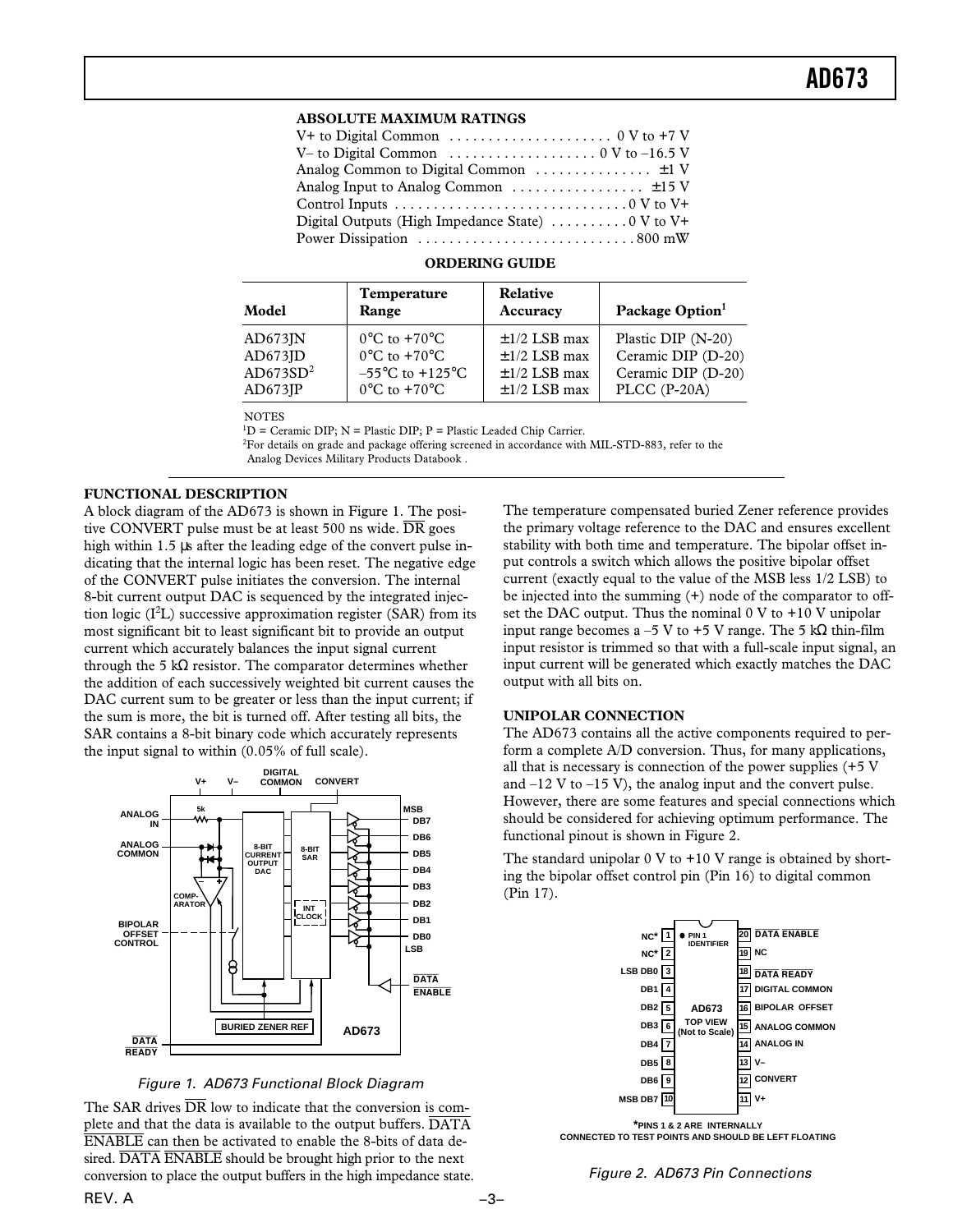## **AD673**

#### **Full-Scale Calibration**

The 5 k $\Omega$  thin-film input resistor is laser trimmed to produce a current which matches the full-scale current of the internal DAC-plus about 0.3%—when an analog input voltage of 9.961 volts  $(10 \text{ volts} - 1 \text{ LSB})$  is applied at the input. The input resistor is trimmed in this way so that if a fine trimming potentiometer is inserted in series with the input signal, the input current at the full scale input voltage can be trimmed down to match the DAC full-scale current as precisely as desired. However, for many applications the nominal 9.961 volt full scale can be achieved to sufficient accuracy by simply inserting a 15  $\Omega$  resistor in series with the analog input to Pin 14. Typical full-scale calibration error will then be within  $\pm 2$  LSB or  $\pm 0.8\%$ . If more precise calibration is desired, a 200 Ω trimmer should be used instead. Set the analog input at 9.961 volts, and set the trimmer so that the output code is just at the transition between 111111 10 and 11111111. Each LSB will then have a weight of 39.06 mV. If a nominal full scale of 10.24 volts is desired (which makes the LSB have a weight of exactly 40.0 mV), a 100 Ω resistor and a 100 Ω trimmer (or a 200 Ω trimmer with good resolution) should be used. Of course, larger full-scale ranges can be arranged by using a larger input resistor, but linearity and full-scale temperature coefficient may be compromised if the external resistor becomes a sizeable percentage of 5 kΩ Figure 3 illustrates the connections required for full-scale calibration.



Figure 3. Standard AD673 Connections

#### **Unipolar Offset Calibration**

Since the Unipolar Offset is less than  $\pm 1/2$  LSB for all versions of the AD673, most applications will not require trimming. Figure 4 illustrates two trimming methods which can be used if greater accuracy is necessary.



Figure 4a shows how the converter zero may be offset to correct for initial offset and/or input signal offsets. As shown, the circuit gives approximately symmetrical adjustment in unipolar mode.

Figure 5 shows the nominal transfer curve near zero for an AD673 in unipolar mode. The code transitions are at the edges of the nominal bit weights. In some applications it will be preferable to offset the code transitions so that they fall between the nominal bit weights, as shown in the offset characteristics.



Figure 5. AD673 Transfer Curve—Unipolar Operation (Approximate Bit Weights Shown for Illustration, Nominal Bit Weights % 39.06 mV)

This offset can easily be accomplished as shown in Figure 4b. At balance (after a conversion) approximately 2 mA flows into the Analog Common terminal. A 10  $\Omega$  resistor in series with this terminal will result in approximately the desired l/2 bit offset of the transfer characteristics. The nominal 2 mA Analog Common current is not closely controlled in manufacture. If high accuracy is required, a 20  $\Omega$  potentiometer (connected as a rheostat) can be used as R1. Additional negative offset range may be obtained by using larger values of R1. Of course, if the zero transition point is changed, the full-scale transition point will also move. Thus, if an offset of 1/2 LSB is introduced, full scale trimming as described on the previous page should be done with an analog input of 9.941 volts.

NOTE: During a conversion, transient currents from the Analog Common terminal will disturb the offset voltage. Capacitive decoupling should not be used around the offset network. These transients will settle appropriately during a conversion. Capacitive decoupling will "pump up" and fail to settle resulting in conversion errors. Power supply decoupling, which returns to analog signal common, should go to the signal input side of the resistive offset network.

Figure 4. Unipolar Offset Trimming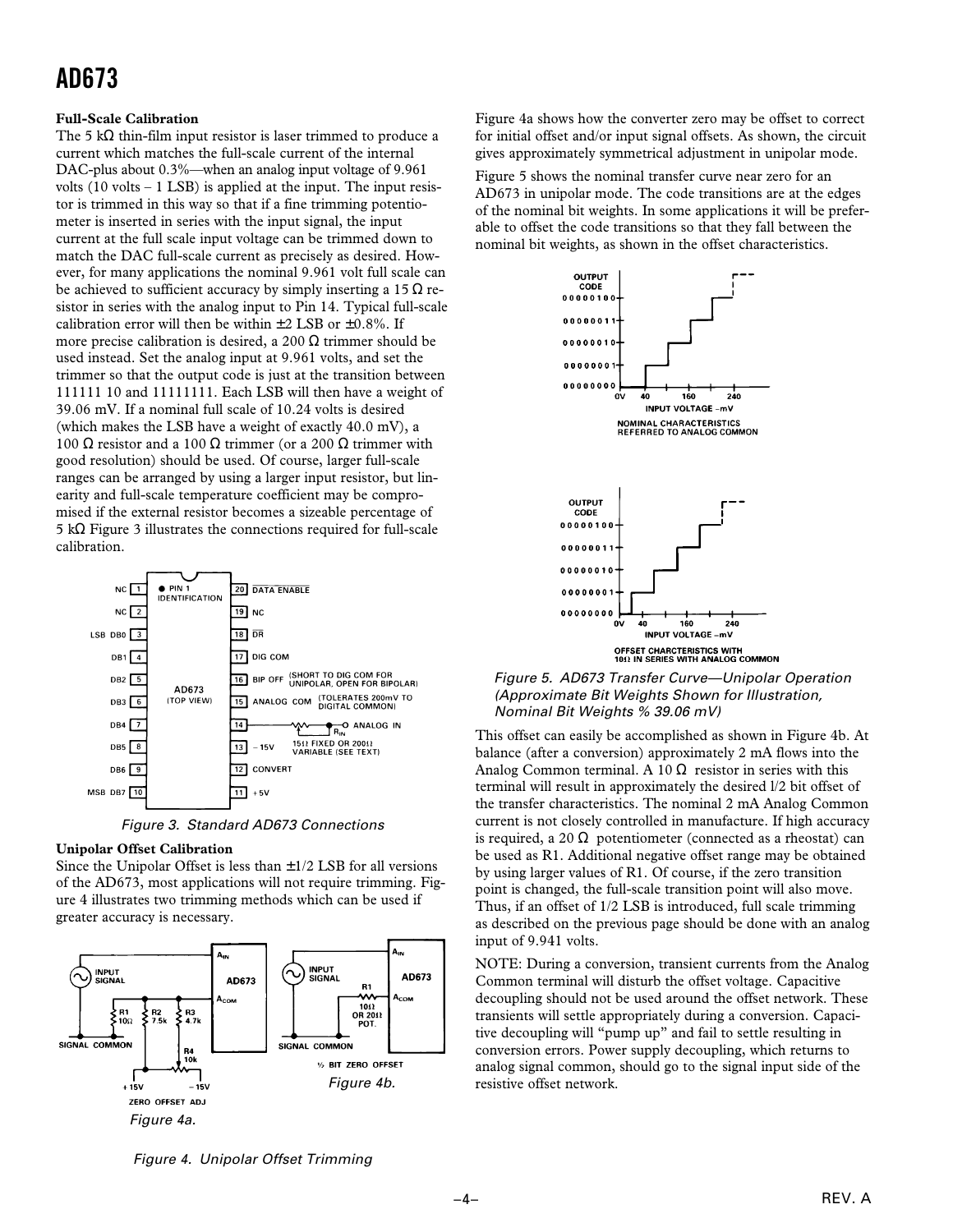#### **BIPOLAR CONNECTION**

To obtain the bipolar  $-5$  V to  $+5$  V range with an offset binary output code, the bipolar offset control pin is left open.

A –5.00 volt signal will give a 8-bit code of 00000000; an input of 0.00 volts results in an output code of 10000000 and +4.961 volts at the input yields the 11111111 code. The nominal transfer curve is shown in Figure 6.



Figure 6. AD673 Transfer Curve—Bipolar Operation

Note that in the bipolar mode, the code transitions are offset 1/4 LSB such that an input voltage of 0 volts  $-5$  mV to  $+35$  mV yields the code representing zero (10000000). Each output code is then *centered* on its nominal input voltage.

#### **Full-Scale Calibration**

Full-Scale Calibration is accomplished in the same manner as in Unipolar operation except the full-scale input voltage is +4.61 volts.

#### **Negative Full-Scale Calibration**

The circuit in Figure 4a can also be used in Bipolar operation to offset the input voltage (nominally  $-5$  V) which results in the 000000 00 code. R2 should be omitted to obtain a symmetrical range.

The bipolar offset control input is not directly TTL compatible but a TTL interface for logic control can be constructed as shown in Figure 7.



Figure 7. Bipolar Offset Controlled by Logic Gate Gate Output = 1 Unipolar 0 V–10 V Input Range Gate Output = 0 Bipolar  $\pm$ 5 V Input Range

#### **SAMPLE-HOLD AMPLIFIER CONNECTION TO THE AD673**

Many situations in high-speed acquisition systems or digitizing rapidly changing signals require a sample-hold amplifier (SHA) in front of the A-D converter. The SHA can acquire and hold a signal faster than the converter can perform a conversion. A SHA can also be used to accurately define the exact point in time at which the signal is sampled. For the AD673, a SHA can also serve as a high input impedance buffer.

Figure 8 shows the AD673 connected to the AD582 monolithic SHA for high speed signal acquisition. In this configuration, the AD582 will acquire a 10 volt signal in less than 10 µs with a droop rate less than 100 µV/ms.

 $\overline{DR}$  goes high after the conversion is initiated to indicate that reset of the SAR is complete. In Figure 8 it is also used to put the AD582 into the hold mode while the AD673 begins its conversion cycle. (The AD582 settles to final value well in advance of the first comparator decision inside the AD673).

 $\overline{DR}$  goes low when the conversion is complete placing the AD582 back in the sample mode. Configured as shown in Figure 8, the next conversion can be initiated after a 10 µs delay to allow for signal acquisition by the AD582.

Observe carefully the ground, supply, and bypass capacitor connections between the two devices. This will minimize ground noise and interference during the conversion cycle.



Figure 8. Sample-Hold Interface to the AD673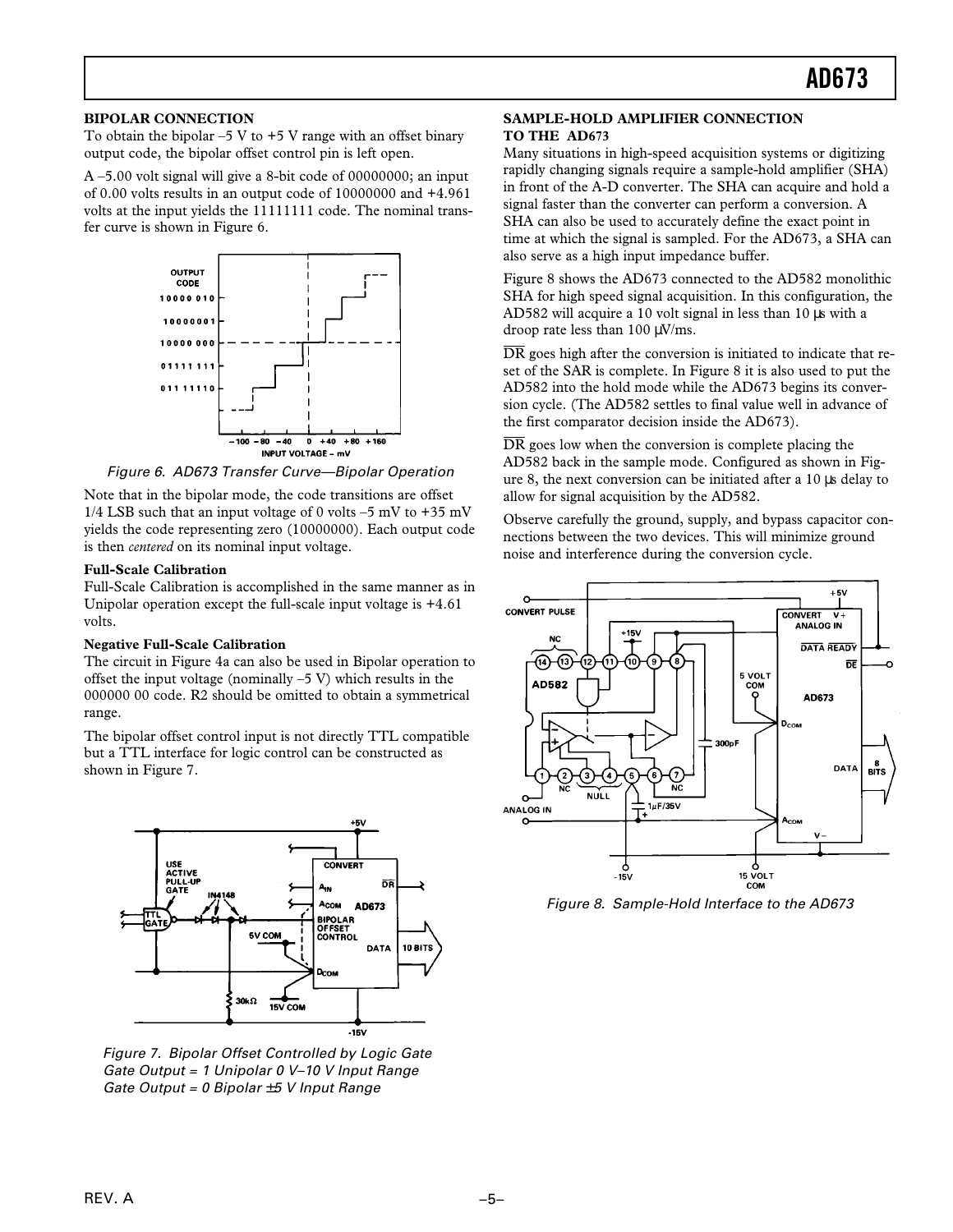## **AD673**

#### **GROUNDING CONSIDERATIONS**

The AD673 provides separate Analog and Digital Common connections. The circuit will operate properly with as much as ±200 mV of common-mode voltage between the two commons. This permits more flexible control of system common bussing and digital and analog returns.

In normal operation, the Analog Common terminal may generate transient currents of up to 2 mA during a conversion. In addition a static current of about 2 mA will flow into Analog Common in the unipolar mode after a conversion is complete. The Analog Common current will be modulated by the variations in input signal.

The absolute maximum voltage rating between the two commons is  $\pm 1$  volt. It is recommended that a parallel pair of back-to-back protection diodes be connected between the commons if they are not connected locally.

#### **CONTROL AND TIMING OF THE AD673**

The operation of the AD673 is controlled by two inputs: CON-VERT and DATA ENABLE.

#### **Starting a Conversion**

The conversion cycle is initiated by a positive-going CONVERT pulse at least 500 ns wide. The rising edge of this pulse resets the internal logic, clears the result of the previous conversion, and sets  $\overline{DR}$  high. The falling edge of CONVERT begins the conversion cycle. When conversion is completed  $\overline{DR}$  returns low. During the conversion cycle,  $\overline{\rm DE}$  should be held high. If  $\overline{DE}$  goes low during a conversion, the data output buffers will be enabled and intermediate conversion results will be present on the data output pins. This may cause bus conflicts if other devices in a system are trying to use the bus.



Figure 9. Convert Timing

#### **Reading the Data**

The three-state data output buffers is enabled by  $\overline{DE}$ . Access time of these buffers is typically 150 ns (250 maximum). The Data outputs remain valid until 50 ns after the enable signal returns high, and are completely into the high-impedance state 100 ns later.



Figure 10. Read Timing

#### **TIMING SPECIFICATIONS**

| <b>Parameter</b>           | Symbol $\vert$ Min $\vert$ Typ |          |     |     | Max  Units |
|----------------------------|--------------------------------|----------|-----|-----|------------|
| <b>CONVERT Pulse Width</b> | $t_{CS}$                       | 500      |     |     | ns         |
| DR Delay from CONVERT      | $t_{\rm DSC}$                  |          |     | 1.5 | μs         |
| <b>Conversion Time</b>     | $t_C$                          | 10       | 20  | 30  | LLS        |
| Data Access Time           | $t_{DD}$                       | $\theta$ | 150 | 250 | ns         |
| Data Valid after DE High   | $t_{HD}$                       | 50       |     |     | ns         |
| Output Float Delay         | $t_{\rm HI}$                   |          | 100 | 200 | ns         |

#### **MICROPROCESSOR INTERFACE CONSIDERATIONS— GENERAL**

When an analog-to-digital converter like the AD673 is interfaced to a microprocessor, several details of the interface must be considered. First, a signal to start the converter must be generated; then an appropriate delay period must be allowed to pass before valid conversion data may be read. In most applications, the AD673 can interface to a microprocessor system with little or no external logic.

The most popular control signal configuration consists of decoding the address assigned to the AD673, then gating this signal with the system's WR signal to generate the CONVERT pulse, and gating it with RD to enable the output buffers. The use of a memory address and memory WR and RD signals denotes "memory-mapped" I/O interfacing, while the use of a separate I/O address space denotes "isolated I/O" interfacing.

Figure 11 shows a generalized diagram of the control logic for an AD673 interfaced to an 8-bit data bus, where an address ADC ADDR has been decoded. ADC ADDR starts the converter when written to (the actual data being written to the converter does not matter) and contains the high byte data during read operations.



Figure 11. General AD673 Interface to 8-Bit **Microprocessor**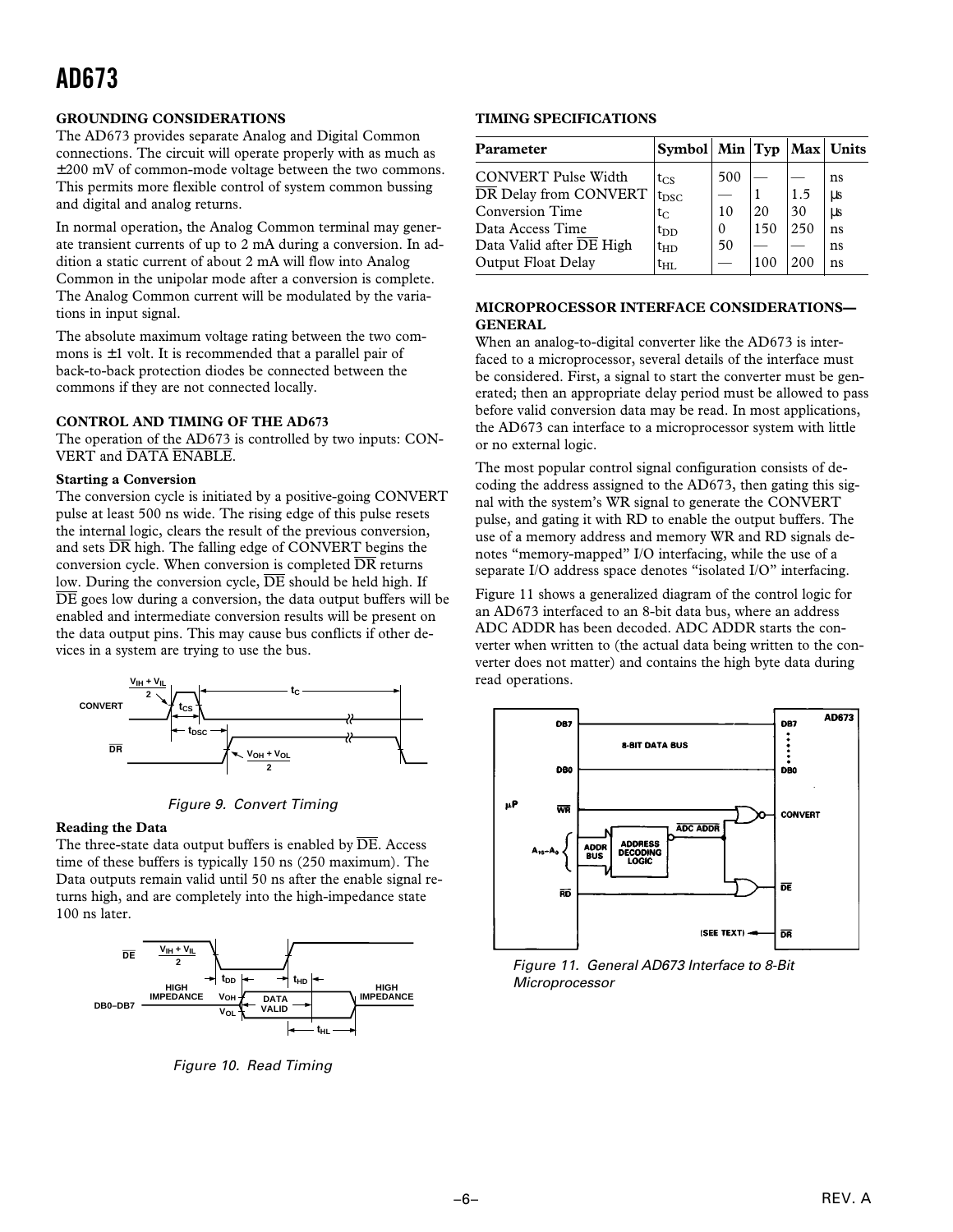In systems where this read-write interface is used, at least 30 microseconds (the maximum conversion time) must be allowed to pass between starting a conversion and reading the results. This delay or "time-out" period can be implemented in a short software routine such as a countdown loop, enough dummy instructions to consume 30 microseconds, or enough actual useful instructions to consume the required time. In tightlytimed systems, the  $\overline{DR}$  line may be read through an external three-state buffer to determine precisely when a conversion is complete. Higher-speed systems may choose to use  $\overline{DR}$  to signal an interrupt to the processor at the end of a conversion.



Figure 12. Typical AD673 Timing Diagram

#### **CONVERT Pulse Generation**

The AD673 is tested with a CONVERT pulse width of 500 ns and will typically operate with a pulse as short as 300 ns. However, some microprocessors produce active WR pulses which are shorter than this. Either of the circuits shown in Figure 13 can be used to generate an adequate CONVERT pulse for the AD673. In both circuits, the short low-going WR pulse sets the CONVERT line high through a flip-flop. The rising edge of  $\overline{DR}$ (which signifies that the internal logic has been reset) resets the flip-flop and brings CONVERT low, which starts the conversion.

Note that t<sub>DSC</sub> is slightly longer when the result of the previous conversion contains a Logic 1 on the LSB. This means that the actual CONVERT pulse generated by the circuits in Figure 13 will vary slightly in width.



Figure 13a. Using 74LS00 Figure 13b. Using 1/2 74LS74